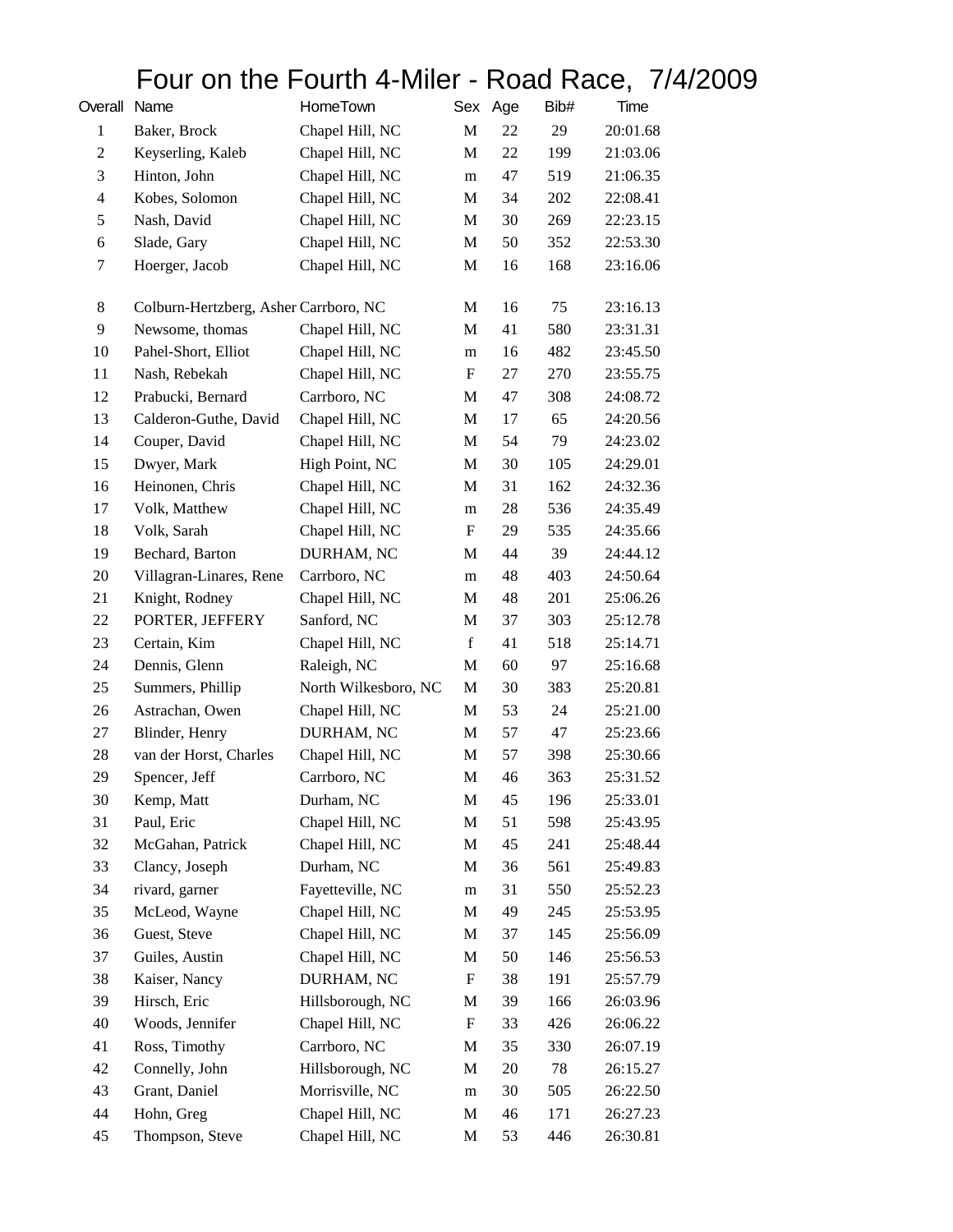| 46 | kingsbury, lazlo                     | Unknown, NA      | m                         | 30 | 551 | 26:35.15 |
|----|--------------------------------------|------------------|---------------------------|----|-----|----------|
| 47 | Kern, Robert                         | Chapel Hill, NC  | M                         | 46 | 197 | 26:36.96 |
| 48 | Ayal, Shahar                         | Chapel Hill, NC  | M                         | 41 | 531 | 26:42.11 |
| 49 | Starmer, Josh                        | Carrboro, NC     | m                         | 34 | 371 | 26:44.50 |
| 50 | stiner, john                         | Durham, NC       | m                         | 47 | 568 | 26:46.86 |
| 51 | SMOLENS, MAX                         | Carrboro, NC     | M                         | 28 | 355 | 26:47.14 |
| 52 | Schmidt, Blaine                      | Chapel Hill, NC  | m                         | 42 | 504 | 26:50.52 |
| 53 | Thurman, Julie                       | Chapel Hill, NC  | F                         | 29 | 466 | 26:53.05 |
| 54 | Hoover, Chris                        | Chapel Hill, NC  | M                         | 37 | 492 | 26:54.54 |
| 55 | Grabowski, Chuck                     | Chapel Hill, NC  | $\mathbf M$               | 34 | 143 | 26:58.65 |
| 56 | Pickus, Noah                         | DURHAM, NC       | M                         | 45 | 299 | 27:05.21 |
| 57 | Siedentop, Nick                      | Chapel Hill, NC  | M                         | 31 | 349 | 27:06.01 |
| 58 | Hale, Michael                        | Carrboro, NC     | M                         | 44 | 571 | 27:06.22 |
| 59 | camacho, stephen                     | Durham, NC       | m                         | 39 | 542 | 27:07.58 |
| 60 | Collis, Stewart                      | Chapel Hill, NC  | M                         | 41 | 77  | 27:11.10 |
| 61 | Heavner, Whitney                     | Chapel Hill, NC  | F                         | 25 | 161 | 27:15.05 |
| 62 | Younts, JoAnna                       | Chapel Hill, NC  | $\boldsymbol{\mathrm{F}}$ | 41 | 429 | 27:18.57 |
| 63 | Davidson, Jean                       | Carrboro, NC     | $\boldsymbol{\mathrm{F}}$ | 26 | 90  | 27:20.36 |
| 64 | Weiler, Tina                         | Chapel Hill, NC  | F                         | 36 | 558 | 27:20.69 |
| 65 | Eckermann Ross, Christin Durham, NC  |                  | F                         | 41 | 106 | 27:21.67 |
| 66 | Kaminski, David                      | Carrboro, NC     | $\mathbf M$               | 45 | 192 | 27:24.47 |
| 67 | Dayton, Paul                         | Carrboro, NC     | m                         | 36 | 94  | 27:24.96 |
| 68 | ingham, andy                         | Chapel Hill, NC  | m                         | 38 | 564 | 27:30.47 |
| 69 | Walbert, David                       | DURHAM, NC       | M                         | 37 | 404 | 27:31.50 |
| 70 | Divaris, Kimon                       | Chapel Hill, NC  | M                         | 28 | 101 | 27:40.73 |
| 71 | Straus, Hank                         | Chapel Hill, NC  | M                         | 54 | 376 | 27:43.12 |
| 72 | Moser-Katz, Tyler                    | Chapel Hill, NC  | M                         | 17 | 263 | 27:47.26 |
| 73 | Hoerger, Tom                         | Chapel Hill, NC  | M                         | 50 | 170 | 27:48.54 |
| 74 | Fedoriw, Andy                        | Durham, NC       | M                         | 34 | 115 | 27:52.68 |
| 75 | Horne, Meredith                      | Chapel Hill, NC  | $\boldsymbol{\mathrm{F}}$ | 33 | 440 | 27:54.13 |
| 76 | Willoughby, Michael                  | Carrboro, NC     | $\mathbf M$               | 37 | 423 | 27:58.37 |
| 77 | shamel, teremuura                    | CARY, NC         | m                         | 28 | 543 | 27:58.87 |
| 78 | Burns, Chandler                      | Chapel Hill, NC  | M                         | 47 | 476 | 27:59.90 |
| 79 | Crabill, Robert                      | Chapel Hill, NC  | M                         | 43 | 451 | 28:01.84 |
| 80 | Ganzi, John                          | Chapel Hill, NC  | M                         | 55 | 481 | 28:03.47 |
| 81 | Fish, Eric                           | Carrboro, NC     | M                         | 36 | 119 | 28:11.26 |
| 82 | Michaels, Dr. Scott McPir Durham, NC |                  | M                         | 41 | 248 | 28:11.46 |
| 83 | Gillaspy, Tom                        | Raleigh, NC      | M                         | 42 | 138 | 28:13.20 |
| 84 | Jaspers, Ilona                       | Carrboro, NC     | F                         | 40 | 183 | 28:14.57 |
| 85 | Carmouche, Kristen                   | Chapel Hill, NC  | F                         | 35 | 66  | 28:14.92 |
| 86 | Baker, Abby                          | Philadelphia, PA | F                         | 28 | 28  | 28:14.93 |
| 87 | Poss, Ken                            | Chapel Hill, NC  | $\mathbf M$               | 38 | 304 | 28:19.53 |
| 88 | scooby-doo, zoro-x                   | Unknown, NA      | m                         | 30 | 552 | 28:24.05 |
| 89 | Hall, Kenneth                        | DURHAM, NC       | m                         | 49 | 486 | 28:25.15 |
| 90 | Taylor, Ken                          | Chapel Hill, NC  | M                         | 46 | 389 | 28:25.77 |
| 91 | Hotelling, Jim                       | Chapel Hill, NC  | M                         | 62 | 176 | 28:26.38 |
| 92 | Witcher, Andrew                      | Chapel Hill, NC  | $\mathbf M$               | 15 | 512 | 28:29.09 |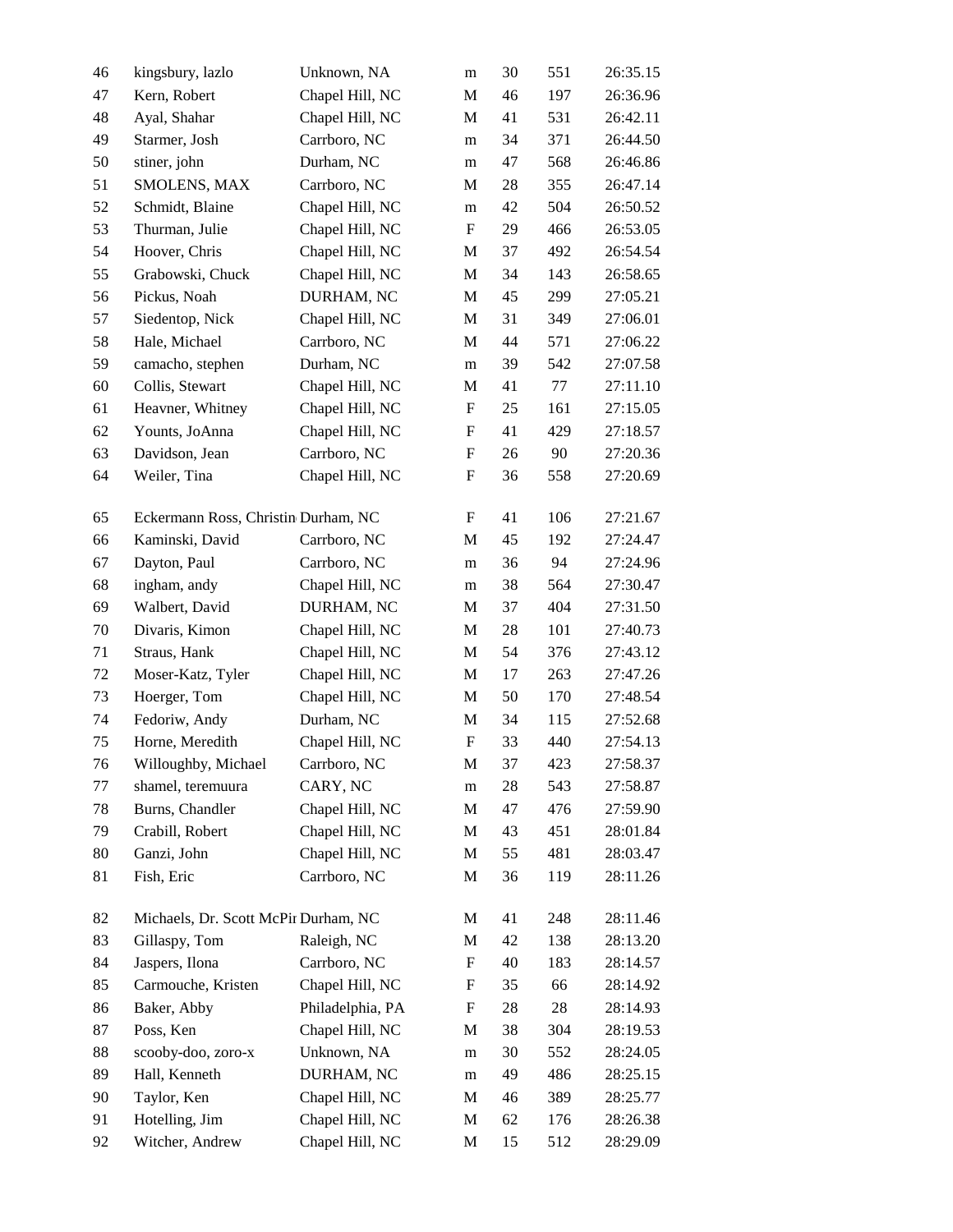| 93  | Hughes, Tom                             | Durham, NC        | M                         | 44 | 179 | 28:32.63 |
|-----|-----------------------------------------|-------------------|---------------------------|----|-----|----------|
| 94  | Haftl, Danny                            | Chapel Hill, NC   | $\mathbf M$               | 24 | 150 | 28:34.62 |
| 95  | Quackenbush, Corey                      | Chapel Hill, NC   | $\mathbf M$               | 25 | 310 | 28:40.44 |
| 96  | Davis, Stephen                          | Durham, NC        | $\mathbf M$               | 56 | 93  | 28:40.80 |
| 97  | Morrell, Dean                           | Chapel Hill, NC   | $\mathbf M$               | 44 | 259 | 28:41.99 |
| 98  | Ghio, Michael                           | Chapel Hill, NC   | M                         | 17 | 135 | 28:42.51 |
| 99  | Redinbo, Matt                           | Chapel Hill, NC   | M                         | 42 | 316 | 28:43.38 |
| 100 | Fines, Jessica                          | Pittsboro, NC     | $\boldsymbol{\mathrm{F}}$ | 27 | 118 | 28:46.34 |
| 101 | Miller, Cheryl                          | Chapel Hill, NC   | F                         | 25 | 250 | 28:46.84 |
| 102 | Spencer, Molly                          | Chapel Hill, NC   | $\boldsymbol{\mathrm{F}}$ | 18 | 365 | 28:50.07 |
| 103 | Riek, Jim                               | Carrboro, NC      | $\mathbf M$               | 44 | 323 | 28:52.30 |
| 104 | Spidale, Nicholas                       | Chapel Hill, NC   | $\mathbf M$               | 23 | 367 | 28:54.36 |
| 105 | Bloom, Paul                             | DURHAM, NC        | $\mathbf M$               | 62 | 485 | 28:56.10 |
| 106 | Anderson, Daniel                        | Chapel Hill, NC   | M                         | 47 | 442 | 28:56.59 |
| 107 | MacDonald-Gibson, Jacki Chapel Hill, NC |                   | $\mathbf f$               | 44 | 230 | 28:57.89 |
| 108 | Couper, Lisa                            | Chapel Hill, NC   | $\mathbf f$               | 17 | 80  | 29:00.87 |
| 109 | Ball, Kristina                          | Chapel Hill, NC   | F                         | 16 | 31  | 29:00.98 |
| 110 | Chamey, Amy                             | Chapel Hill, NC   | $\mathbf f$               | 40 | 498 | 29:02.30 |
| 111 | Davis, Sonia                            | Chapel Hill, NC   | $\boldsymbol{\mathrm{F}}$ | 42 | 92  | 29:02.99 |
| 112 | Lackey, Steve                           | Chapel Hill, NC   | M                         | 39 | 497 | 29:11.09 |
| 113 | Stevens, Stephanie                      | Batavia, NY       | $\boldsymbol{\mathrm{F}}$ | 27 | 372 | 29:11.99 |
| 114 | Harris, Jerry                           | DURHAM, NC        | $\mathbf M$               | 69 | 154 | 29:13.80 |
| 115 | Matson, Abby                            | Chapel Hill, NC   | $\boldsymbol{\mathrm{F}}$ | 24 | 237 | 29:16.23 |
| 116 | Kutch, Matthew                          | Carrboro, NC      | m                         | 29 | 525 | 29:19.20 |
| 117 | Duronio, Bob                            | Chapel Hill, NC   | $\mathbf M$               | 44 | 103 | 29:20.89 |
| 118 | Lieb, Jason                             | Carrboro, NC      | $\mathbf M$               | 36 | 224 | 29:21.41 |
| 119 | Schraff, Larissa                        | Chapel Hill, NC   | F                         | 42 | 496 | 29:22.13 |
| 120 | Bloom, Shelly                           | DURHAM, NC        | $\boldsymbol{\mathrm{F}}$ | 56 | 484 | 29:28.98 |
| 121 | Valley, Robert                          | Chapel Hill, NC   | $\mathbf M$               | 55 | 397 | 29:34.38 |
| 122 | Chambless, Amy                          | Chapel Hill, NC   | $\boldsymbol{\mathrm{F}}$ | 39 | 69  | 29:34.81 |
| 123 | Strunk, Sarah                           | Durham, NC        | $\mathbf F$               | 43 | 379 | 29:37.91 |
| 124 | Williams, Douglas                       | Saxapahaw, NC     | $\mathbf M$               | 50 | 433 | 29:39.75 |
| 125 | Dewitt, Emma                            | DURHAM, NC        | $\mathbf f$               | 17 | 473 | 29:39.80 |
| 126 | Harris, Todd                            | Rougemont, NC     | M                         | 31 | 155 | 29:47.30 |
| 127 | Mead, Nicole                            | Carrboro, NC      | $\boldsymbol{\mathrm{F}}$ | 42 | 594 | 29:48.25 |
| 128 | Haslam, Claire                          | Winston-Salem, NC | F                         | 28 | 435 | 29:48.49 |
| 129 | byrne, michael                          | Raleigh, NC       | m                         | 39 | 63  | 29:52.78 |
| 130 | Marks, Cynthia                          | RALEIGH, NC       | $\boldsymbol{\mathrm{F}}$ | 29 | 235 | 29:55.90 |
| 131 | Gordek, Harper                          | Durham, NC        | M                         | 31 | 140 | 29:57.02 |
| 132 | Kohrman, Richard                        | Mebane, NC        | $\mathbf M$               | 61 | 204 | 29:59.41 |
| 133 | Walker, Gary                            | Carrboro, NC      | M                         | 48 | 470 | 29:59.55 |
| 134 | Janvier-Derilus, Natacha                | Durham, NC        | F                         | 33 | 182 | 30:02.27 |
| 135 | Bartholomew, Justin                     | Chapel Hill, NC   | M                         | 33 | 34  | 30:03.74 |
| 136 | Ghio, Kathleen                          | Chapel Hill, NC   | F                         | 20 | 134 | 30:05.85 |
| 137 | halchin, nic                            | Mebane, NC        | m                         | 16 | 556 | 30:06.01 |
| 138 | Youngman, Paul                          | Chapel Hill, NC   | M                         | 44 | 428 | 30:08.74 |
| 139 | Bryan, Hope                             | Chapel Hill, NC   | $\mathbf M$               | 51 | 59  | 30:08.75 |
|     |                                         |                   |                           |    |     |          |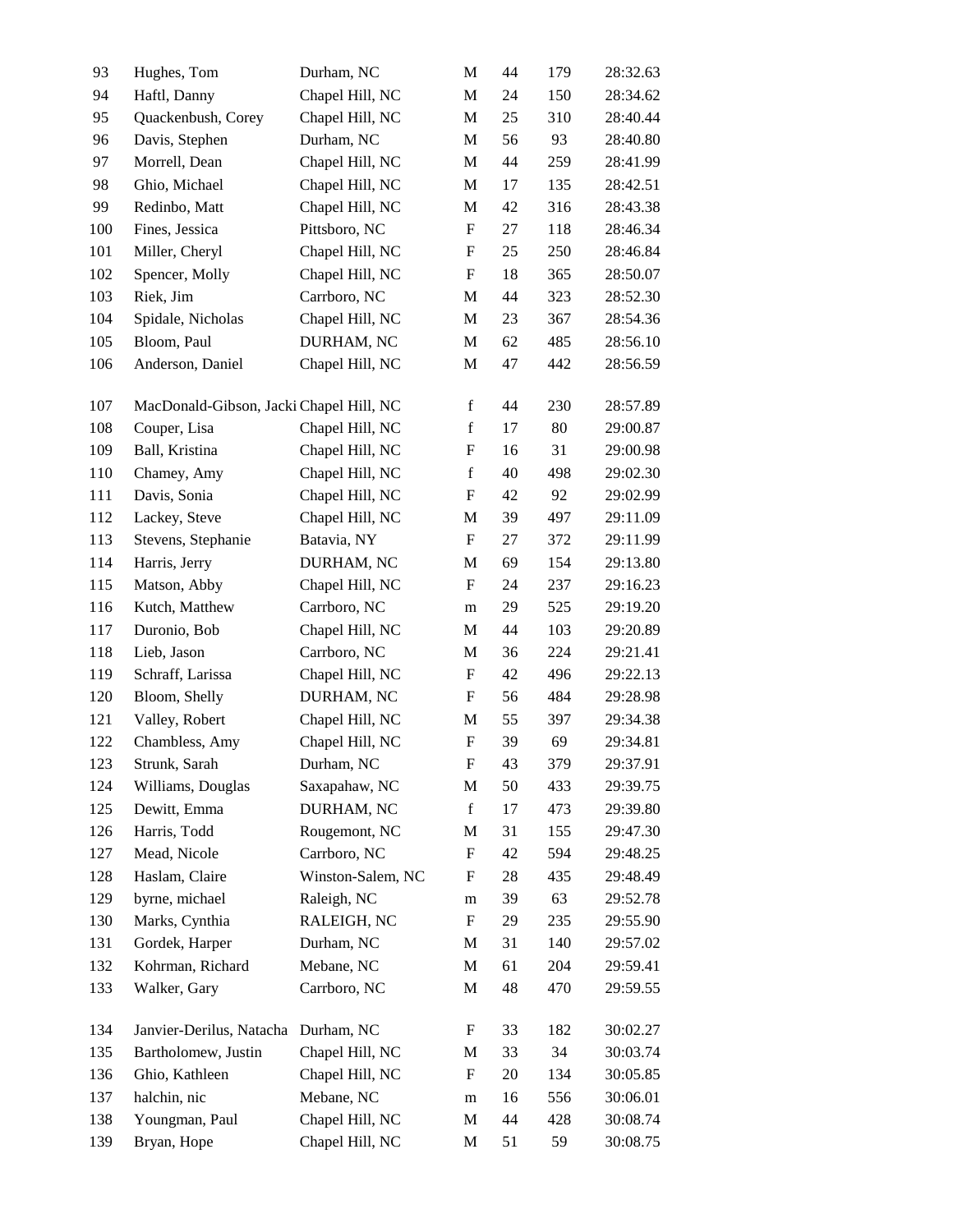| 140 | Halchin, Roger      | Mebane, NC        | M                         | 56 | 557 | 30:09.06 |
|-----|---------------------|-------------------|---------------------------|----|-----|----------|
| 141 | Hill, Bob           | Carrboro, NC      | M                         | 58 | 471 | 30:10.02 |
| 142 | Goss, Charles       | Chapel Hill, NC   | M                         | 46 | 141 | 30:13.92 |
| 143 | Hoffman, Jonathan   | Chapel Hill, NC   | M                         | 14 | 455 | 30:15.60 |
| 144 | Morrell, Karen      | Chapel Hill, NC   | $\boldsymbol{\mathrm{F}}$ | 45 | 260 | 30:18.17 |
| 145 | Rhoads, Donald      | Durham, NC        | M                         | 36 | 319 | 30:21.27 |
| 146 | Murphy, Dan         | Chapel Hill, NC   | M                         | 67 | 266 | 30:22.07 |
| 147 | Kelly, Jim          | Chapel Hill, NC   | M                         | 24 | 195 | 30:22.96 |
| 148 | Foster, Cassandra   | Chapel Hill, NC   | F                         | 29 | 124 | 30:24.07 |
| 149 | Rao-Dayton, Sheila  | Carrboro, NC      | $\mathbf f$               | 38 | 315 | 30:26.14 |
| 150 | DeVries, David      | Chapel Hill, NC   | M                         | 40 | 572 | 30:26.17 |
| 151 | Bloomhardt, Liz     | Chapel Hill, NC   | $\mathbf f$               | 26 | 502 | 30:27.15 |
| 152 | Dunn, myong         | Durham, NC        | $\boldsymbol{\mathrm{F}}$ | 52 | 452 | 30:28.47 |
| 153 | Vann, William       | Chapel Hill, NC   | M                         | 61 | 401 | 30:28.55 |
| 154 | Wilkinson, Kari     | Mebane, NC        | $\boldsymbol{\mathrm{F}}$ | 47 | 583 | 30:30.86 |
| 155 | beal, earl          | grand forks, ND   | M                         | 64 | 37  | 30:31.37 |
| 156 | Patterson, Evan     | Chapel Hill, NC   | M                         | 41 | 290 | 30:39.86 |
| 157 | Beatty, Brian       | Carrboro, NC      | M                         | 45 | 38  | 30:42.53 |
| 158 | Osmond, Christopher | Chapel Hill, NC   | M                         | 39 | 285 | 30:44.14 |
| 159 | Chesser, Susan      | Durham, NC        | $\boldsymbol{\mathrm{F}}$ | 46 | 600 | 30:47.06 |
| 160 | Shinnick, Joseph    | Hillsborough, NC  | M                         | 46 | 573 | 30:49.22 |
| 161 | Jones, Lisa         | Chapel Hill, NC   | $\boldsymbol{\mathrm{F}}$ | 32 | 189 | 30:50.56 |
| 162 | Anderson, Lisa      | Durham, NC        | $\boldsymbol{\mathrm{F}}$ | 33 | 19  | 30:53.44 |
| 163 | Mader, John         | Chapel Hill, NC   | M                         | 52 | 232 | 30:55.85 |
| 164 | Seils, Damon        | Carrboro, NC      | M                         | 36 | 344 | 30:59.47 |
| 165 | Otto, Sarah         | Carrboro, NC      | $\mathbf f$               | 33 | 478 | 31:03.20 |
| 166 | Neeley, Ned         | DURHAM, NC        | M                         | 49 | 457 | 31:04.02 |
| 167 | Stuart, Gretchen    | Chapel Hill, NC   | $\boldsymbol{\mathrm{F}}$ | 45 | 380 | 31:05.52 |
| 168 | Allen, Jeff         | <b>GRAHAM, NC</b> | M                         | 41 | 16  | 31:14.16 |
| 169 | hersberger, neil    | Durham, NC        | m                         | 28 | 579 | 31:14.71 |
| 170 | Phillips, J.C.      | Chapel Hill, NC   | M                         | 55 | 490 | 31:14.86 |
| 171 | Landis, William     | Chapel Hill, NC   | M                         | 49 | 438 | 31:17.72 |
| 172 | rose, derek         | Chapel Hill, NC   | M                         | 28 | 328 | 31:18.48 |
| 173 | Grooms, Todd        | Hillsborough, NC  | ${\rm m}$                 | 36 | 559 | 31:19.59 |
| 174 | Henning, Reyco      | Chapel Hill, NC   | m                         | 33 | 448 | 31:22.47 |
| 175 | Cavedo, Colleen     | Hillsborough, NC  | F                         | 43 | 68  | 31:24.29 |
| 176 | Ratliff, Cameron    | Saxapahaw, NC     | $\mathbf f$               | 28 | 434 | 31:24.48 |
| 177 | Scheible, Carol     | Chapel Hill, NC   | F                         | 46 | 467 | 31:25.25 |
| 178 | Crottgy, Dominic    | Durham, NC        | M                         | 34 | 84  | 31:25.89 |
| 179 | Collins, Leslie     | Chapel Hill, NC   | $\boldsymbol{\mathrm{F}}$ | 45 | 76  | 31:28.21 |
| 180 | Quinlan, Paul       | DURHAM, NC        | M                         | 29 | 313 | 31:28.43 |
| 181 | Runkle, Paul        | Chapel Hill, NC   | M                         | 44 | 332 | 31:28.64 |
| 182 | Snyder, Erik        | Raleigh, NC       | M                         | 25 | 356 | 31:28.88 |
| 183 | Werner, Alexandra   | Chapel Hill, NC   | F                         | 21 | 412 | 31:29.16 |
| 184 | Nolting, Jessica    | Chapel Hill, NC   | F                         | 13 | 274 | 31:29.37 |
| 185 | White, Adam         | Durham, NC        | M                         | 33 | 415 | 31:33.41 |
| 186 | Brady, Ann          | Mebane, NC        | F                         | 53 | 57  | 31:34.81 |
| 187 | alexander, william  | Chapel Hill, NC   | ${\rm m}$                 | 31 | 587 | 31:40.43 |
| 188 | Lee, Jessica        | Chapel Hill, NC   | F                         | 39 | 218 | 31:42.70 |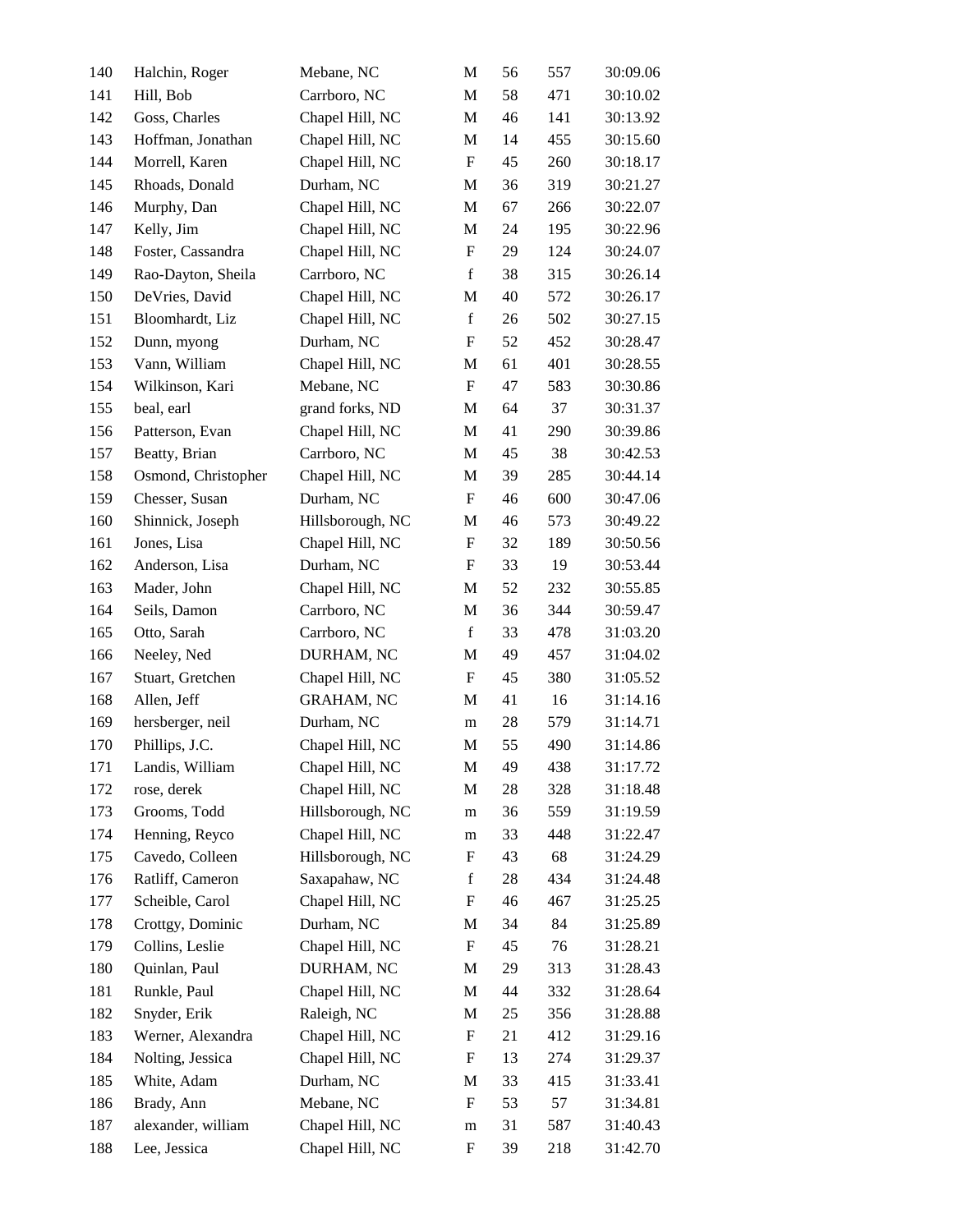| 189 | Kadens, Marcia        | Long Grove, IL    | F                         | 46 | 190 | 31:43.32 |
|-----|-----------------------|-------------------|---------------------------|----|-----|----------|
| 190 | anderson, herbert     | Chapel Hill, NC   | m                         | 35 | 530 | 31:45.80 |
| 191 | Oler, Lauren          | Chapel Hill, NC   | $\mathbf f$               | 26 | 280 | 31:46.20 |
| 192 | Retsch-Bogart, George | Chapel Hill, NC   | M                         | 56 | 317 | 31:47.69 |
| 193 | Williams, Christianna | Chapel Hill, NC   | F                         | 45 | 420 | 31:48.52 |
| 194 | crowe, dennis         | Mebane, NC        | m                         | 51 | 534 | 31:49.43 |
| 195 | Van Sant, Laura       | Chapel Hill, NC   | F                         | 42 | 400 | 31:50.96 |
| 196 | Harvey, Grant         | Durham, NC        | M                         | 38 | 158 | 31:51.21 |
| 197 | tillotson, liz        | Chapel Hill, NC   | $\mathbf f$               | 27 | 592 | 31:54.78 |
| 198 | Doran, Kyle           | Chapel Hill, NC   | m                         | 25 | 503 | 31:58.56 |
| 199 | Kirk, Kevin           | Durham, NC        | M                         | 48 | 560 | 31:59.32 |
| 200 | Eldred, Tracy         | Carrboro, NC      | F                         | 38 | 109 | 32:00.57 |
| 201 | davis, beth           | Chapel Hill, NC   | $\mathbf f$               | 40 | 578 | 32:03.49 |
| 202 | Barnes, Dwight        | Cary, NC          | M                         | 33 | 32  | 32:05.35 |
| 203 | streck, john          | Chapel Hill, NC   | M                         | 59 | 378 | 32:09.27 |
| 204 | Bobkowski, Peter      | Chapel Hill, NC   | M                         | 31 | 53  | 32:11.72 |
| 205 | Hooker, Betty         | Raleigh, NC       | F                         | 50 | 175 | 32:16.91 |
| 206 | Cox, John             | <b>GRAHAM, NC</b> | M                         | 39 | 590 | 32:20.17 |
| 207 | Moser-Katz, Seth      | Chapel Hill, NC   | M                         | 24 | 262 | 32:20.51 |
| 208 | Jonas, Daniel         | Durham, NC        | M                         | 34 | 186 | 32:26.25 |
| 209 | Chesser, William      | Durham, NC        | M                         | 46 | 483 | 32:27.25 |
| 210 | Ollila, Mary          | Chapel Hill, NC   | F                         | 44 | 283 | 32:30.15 |
| 211 | McLeod, Leigh         | Chapel Hill, NC   | F                         | 45 | 244 | 32:32.72 |
| 212 | Helm-Murtagh, Susan   | Chapel Hill, NC   | F                         | 44 | 163 | 32:33.62 |
| 213 | Osborne, Nick         | Chapel Hill, NC   | M                         | 33 | 284 | 32:35.62 |
| 214 | Whitley, Jason        | Charlotte, NC     | m                         | 40 | 526 | 32:40.26 |
| 215 | Clossick, Tina        | Chapel Hill, NC   | F                         | 37 | 73  | 32:42.44 |
| 216 | Kristof, Jim          | Cary, NC          | M                         | 51 | 207 | 32:45.04 |
| 217 | McGibbon, Erin        | Carrboro, NC      | $\boldsymbol{\mathrm{F}}$ | 15 | 242 | 32:48.36 |
| 218 | Ollila, David         | Chapel Hill, NC   | M                         | 45 | 282 | 32:49.04 |
| 219 | Bachmann, Jennifer    | Durham, NC        | $\boldsymbol{\mathrm{F}}$ | 43 | 27  | 32:49.44 |
| 220 | rodgers, phil         | Chapel Hill, NC   | m                         | 40 | 565 | 32:52.50 |
| 221 | Berrien, Kate         | Hillsborough, NC  | F                         | 39 | 42  | 32:52.62 |
| 222 | Danner, Jeff          | Chapel Hill, NC   | M                         | 43 | 529 | 32:53.26 |
| 223 | Kinyamu, Harriet      | Cary, NC          | F                         | 44 | 463 | 32:54.56 |
| 224 | Blue, Christopher     | Chapel Hill, NC   | M                         | 41 | 50  | 32:54.62 |
| 225 | Coulter, Mark         | Chapel Hill, NC   | M                         | 50 | 515 | 32:56.38 |
| 226 | Gschwind, Gerald      | Raleigh, NC       | M                         | 39 | 144 | 32:58.24 |
| 227 | Keefer, Joe           | Pittsboro, NC     | M                         | 62 | 431 | 33:00.24 |
| 228 | long, john            | Chapel Hill, NC   | m                         | 57 | 595 | 33:01.24 |
| 229 | Chu, David            | Durham, NC        | M                         | 27 | 71  | 33:02.61 |
| 230 | Pohlen, Danielle      | Chapel Hill, NC   | F                         | 22 | 300 | 33:03.24 |
| 231 | Huber, Andy           | Chapel Hill, NC   | M                         | 59 | 177 | 33:07.55 |
| 232 | Saker, Korinn         | Hillsborough, NC  | $\boldsymbol{F}$          | 50 | 333 | 33:09.57 |
| 233 | Black, Bethany        | Chapel Hill, NC   | F                         | 24 | 44  | 33:10.51 |
| 234 | Manuele, Michael      | Raleigh, NC       | M                         | 38 | 234 | 33:10.93 |
| 235 | Crume, Richard        | Chapel Hill, NC   | M                         | 56 | 85  | 33:11.81 |
| 236 | Craven, Bill          | Chapel Hill, NC   | M                         | 53 | 82  | 33:17.17 |
| 237 | Shubert, Tiffany      | Chapel Hill, NC   | F                         | 39 | 348 | 33:20.19 |
|     |                       |                   |                           |    |     |          |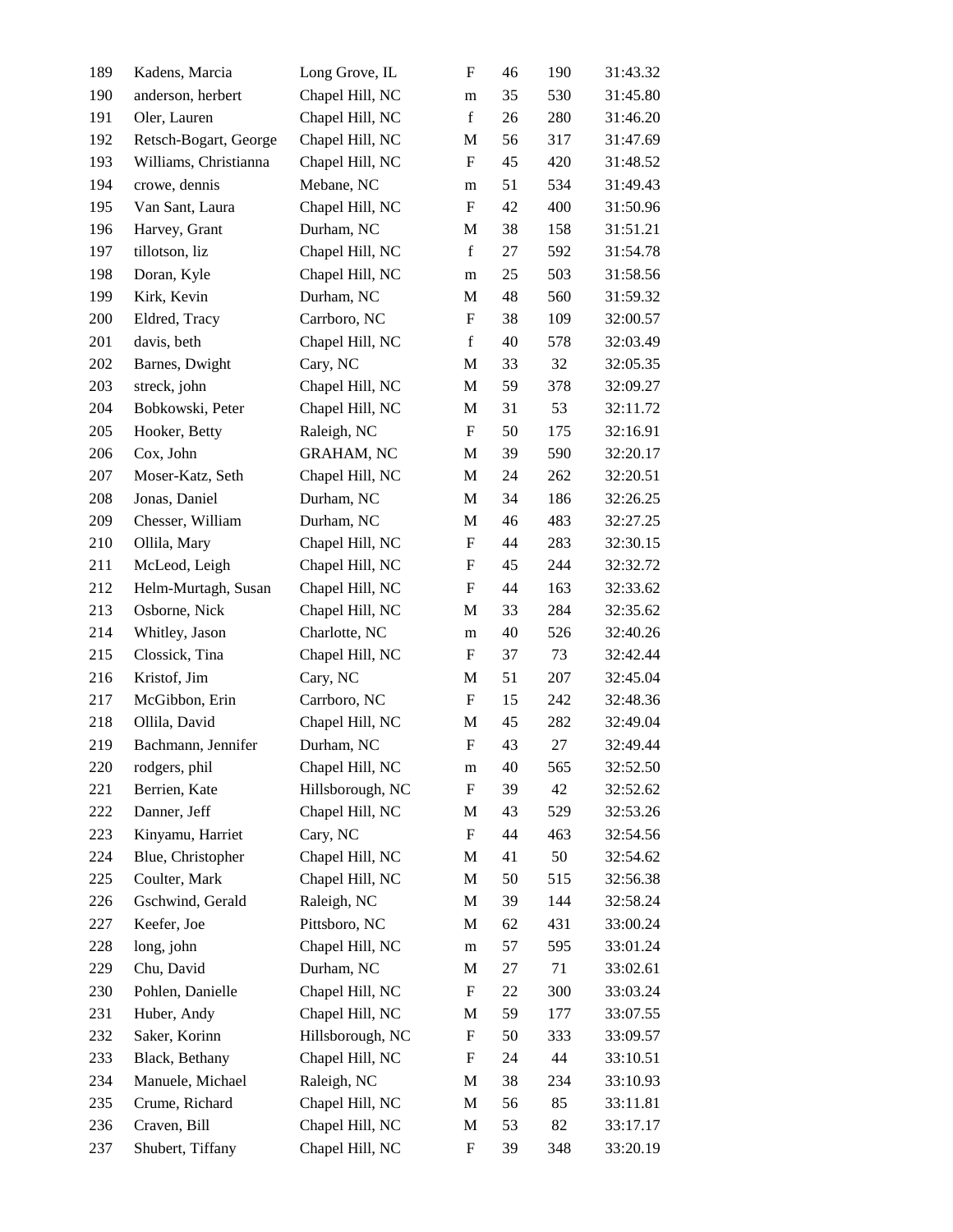| 238 | Khoury, Joe                              | Chapel Hill, NC  | M                         | 54 | 456 | 33:20.90 |
|-----|------------------------------------------|------------------|---------------------------|----|-----|----------|
| 239 | Tullo, John                              | Chapel Hill, NC  | M                         | 51 | 395 | 33:26.74 |
| 240 | Walters, Susan                           | Chapel Hill, NC  | $\boldsymbol{\mathrm{F}}$ | 51 | 406 | 33:26.98 |
| 241 | alexander, stewart                       | Raleigh, NC      | M                         | 41 | 14  | 33:28.88 |
| 242 | Adams, Jennifer                          | Pittsboro, NC    | $\boldsymbol{\mathrm{F}}$ | 33 | 11  | 33:29.23 |
| 243 | Haus, Luke                               | Chapel Hill, NC  | M                         | 13 | 546 | 33:33.86 |
| 244 | Pedersen, Kurt                           | Chapel Hill, NC  | M                         | 43 | 292 | 33:39.27 |
| 245 | Walker, John                             | Pittsboro, NC    | M                         | 41 | 405 | 33:43.94 |
| 246 | Lewis, Chloe                             | Chapel Hill, NC  | $\mathbf f$               | 12 | 461 | 33:47.86 |
| 247 | Schlegelmilch, Samantha Hillsborough, NC |                  | F                         | 25 | 339 | 33:48.68 |
| 248 | Jewell, John                             | Durham, NC       | M                         | 52 | 184 | 33:52.26 |
| 249 | McConnell, Elizabeth                     | Chapel Hill, NC  | F                         | 35 | 239 | 33:52.67 |
| 250 | Slomianyj, Peter                         | Chapel Hill, NC  | M                         | 54 | 353 | 33:54.92 |
| 251 | Blank, Stacy                             | Carrboro, NC     | F                         | 38 | 46  | 33:57.32 |
| 252 | Porter, Greg                             | Carrboro, NC     | M                         | 47 | 517 | 33:58.37 |
| 253 | rivard, heather                          | Fayetteville, NC | $\mathbf f$               | 33 | 549 | 33:58.65 |
| 254 | Puckett, Jeff                            | Durham, NC       | M                         | 32 | 309 | 33:59.62 |
| 255 | Saussy, Casey                            | Chapel Hill, NC  | $\boldsymbol{\mathrm{F}}$ | 44 | 500 | 34:00.18 |
| 256 | MeHaffey, Mark                           | Carrboro, NC     | M                         | 43 | 246 | 34:01.65 |
| 257 | Locklear, Eric                           | Roxboro, NC      | M                         | 42 | 226 | 34:02.09 |
| 258 | Errickson, April                         | Chapel Hill, NC  | F                         | 37 | 112 | 34:02.67 |
| 259 | Molnar, Shelley                          | Cary, NC         | F                         | 35 | 593 | 34:05.01 |
| 260 | Hogan, Elizabeth                         | DURHAM, NC       | $\mathbf f$               | 38 | 445 | 34:06.75 |
| 261 | Gall, Holli                              | Chapel Hill, NC  | $\mathbf f$               | 30 | 130 | 34:07.01 |
| 262 | Hollmann, Lena                           | Cary, NC         | F                         | 58 | 172 | 34:10.06 |
| 263 | Hoffman, Joseph                          | Chapel Hill, NC  | M                         | 14 | 454 | 34:12.06 |
| 264 | Lett, Erin                               | Huntingburg, IN  | F                         | 27 | 222 | 34:12.06 |
| 265 | Lee, Christopher                         | Carrboro, NC     | M                         | 35 | 216 | 34:14.06 |
| 266 | Swasey, Judith                           | Chapel Hill, NC  | F                         | 61 | 464 | 34:14.50 |
| 267 | Hails, Dick                              | Greensboro, NC   | M                         | 57 | 151 | 34:15.83 |
| 268 | Murphy, Brian                            | Durham, NC       | $\mathbf M$               | 45 | 264 | 34:16.26 |
| 269 | Gilchrist, Mike                          | Durham, NC       | M                         | 32 | 136 | 34:17.87 |
| 270 | Langhi, Ellen                            | Durham, NC       | $\boldsymbol{\mathrm{F}}$ | 42 | 544 | 34:18.87 |
| 271 | Flournoy, Paul                           | Chapel Hill, NC  | M                         | 13 | 121 | 34:21.87 |
| 272 | Moses, Kitty                             | Durham, NC       | F                         | 53 | 589 | 34:26.34 |
| 273 | Zaas, Aimee                              | Chapel Hill, NC  | F                         | 37 | 430 | 34:27.38 |
| 274 | Smith, Mary                              | Chapel Hill, NC  | F                         | 46 | 354 | 34:28.51 |
| 275 | Siegel, Maria                            | DURHAM, NC       | $\boldsymbol{\mathrm{F}}$ | 34 | 350 | 34:34.90 |
| 276 | Strahler, Kaitlin                        | Chapel Hill, NC  | F                         | 22 | 375 | 34:36.88 |
| 277 | Loftis, Taylor                           | Chapel Hill, NC  | F                         | 21 | 228 | 34:37.88 |
| 278 | myers, nicole                            | Chapel Hill, NC  | $\mathbf f$               | 35 | 574 | 34:38.88 |
| 279 | Cook, Philip                             | Chapel Hill, NC  | M                         | 62 | 511 | 34:39.88 |
| 280 | Van Ark, Gwen                            | Chapel Hill, NC  | $\boldsymbol{\mathrm{F}}$ | 45 | 458 | 34:42.88 |
| 281 | Lagina, Suzanne                          | Chapel Hill, NC  | F                         | 62 | 465 | 34:44.88 |
| 282 | haus, grant                              | Chapel Hill, NC  | m                         | 9  | 548 | 34:48.88 |
| 283 | MacLean, Lisa                            | Chapel Hill, NC  | $\mathbf f$               | 23 | 488 | 34:52.31 |
| 284 | Faccidomo, Sara                          | Carrboro, NC     | F                         | 33 | 113 | 34:54.58 |
| 285 | Richard, Rebecca                         | Chapel Hill, NC  | $\boldsymbol{\mathrm{F}}$ | 33 | 320 | 34:56.44 |
|     |                                          |                  |                           |    |     |          |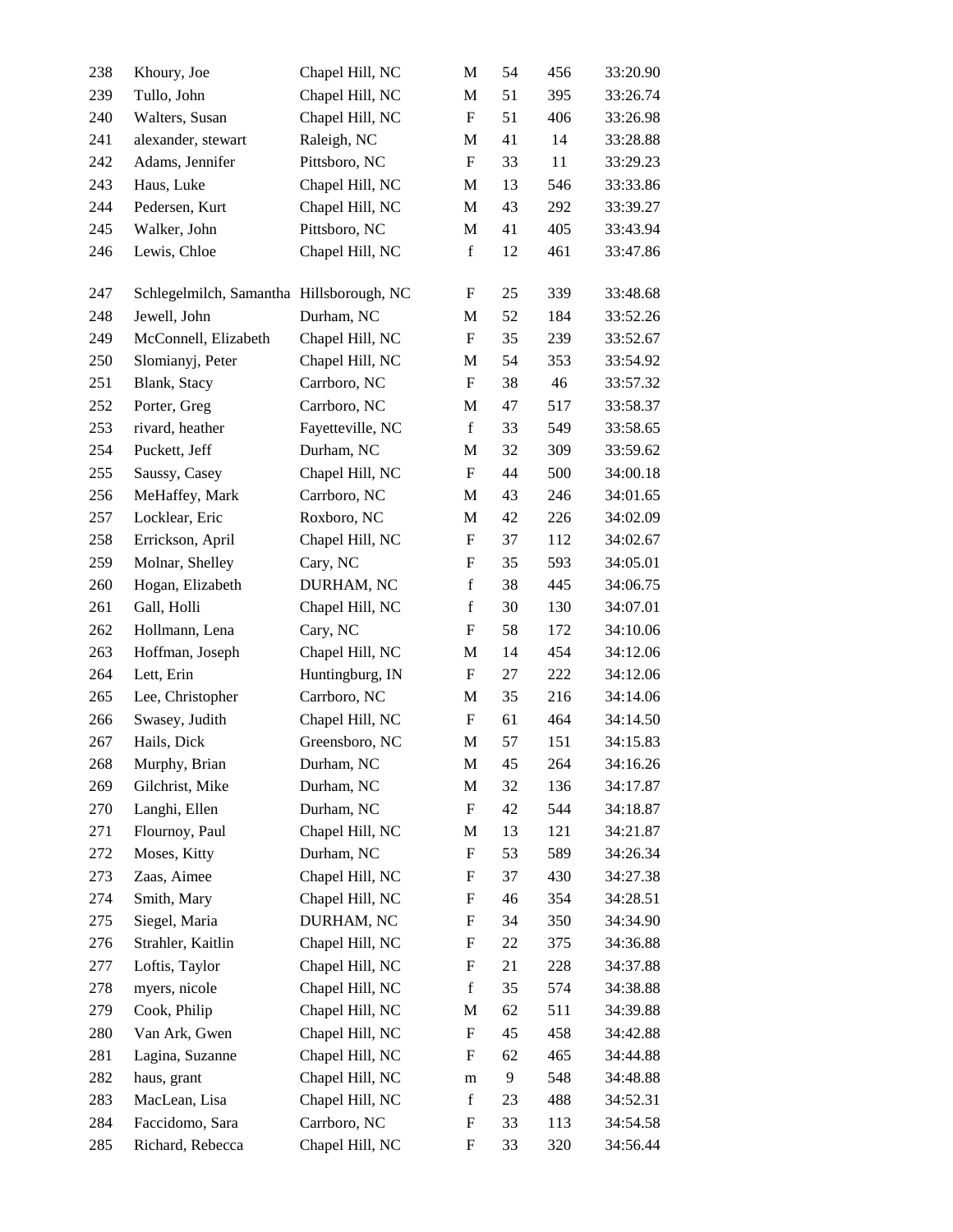| 286 | Wayson, George      | Durham, NC       | M                         | 47    | 410 | 34:57.40 |
|-----|---------------------|------------------|---------------------------|-------|-----|----------|
| 287 | Blunk, John         | Chapel Hill, NC  | M                         | 52    | 51  | 34:57.40 |
| 288 | Northen, Hadley     | Chapel Hill, NC  | $\boldsymbol{\mathrm{F}}$ | 23    | 275 | 35:03.72 |
| 289 | Lewis, Parker       | Chapel Hill, NC  | m                         | 10    | 462 | 35:04.72 |
| 290 | Harward, Shannon    | Chapel Hill, NC  | M                         | 35    | 160 | 35:05.57 |
| 291 | Sperry, Mark        | Chapel Hill, NC  | M                         | 43    | 366 | 35:07.15 |
| 292 | Daley, Tamara       | Carrboro, NC     | F                         | 35    | 89  | 35:12.41 |
| 293 | <b>BERRY, RICKY</b> | Hillsborough, NC | M                         | 53    | 43  | 35:15.12 |
| 294 | Surh, Jerry         | Carrboro, NC     | M                         | 70    | 384 | 35:15.58 |
| 295 | Frellick, Paul      | Chapel Hill, NC  | M                         | 49    | 125 | 35:16.94 |
| 296 | Matos, Karen        | Mebane, NC       | F                         | 30    | 236 | 35:18.65 |
| 297 | Dunn, Darryl        | Durham, NC       | m                         | 62    | 453 | 35:19.88 |
| 298 | Coulter, Kathy      | Chapel Hill, NC  | $\boldsymbol{\mathrm{F}}$ | 49    | 516 | 35:21.07 |
| 299 | Anderson, Sheelagh  | Chapel Hill, NC  | F                         | 62    | 20  | 35:21.25 |
| 300 | Barnes, Edward      | Durham, NC       | M                         | 36    | 33  | 35:21.71 |
| 301 | Rodgers, Jo         | Chapel Hill, NC  | $\boldsymbol{\mathrm{F}}$ | 38    | 566 | 35:21.75 |
| 302 | Ghio, Andrew        | Chapel Hill, NC  | M                         | 54    | 133 | 35:22.50 |
| 303 | kurtz, avi          | Chapel Hill, NC  | m                         | 36    | 584 | 35:23.62 |
| 304 | Bassil, Allison     | DURHAM, NC       | $\mathbf f$               | 18    | 475 | 35:24.14 |
| 305 | Olefirowicz, Karri  | Chapel Hill, NC  | F                         | 47    | 278 | 35:27.26 |
| 306 | Olefirowicz, Ed     | Chapel Hill, NC  | M                         | 47    | 277 | 35:27.41 |
| 307 | dehart, joe         | CARY, NC         | M                         | 42    | 96  | 35:29.85 |
| 308 | Frick, David        | Raleigh, NC      | $\mathbf M$               | 30    | 126 | 35:30.15 |
| 309 | Wasiolek, Sue       | DURHAM, NC       | $\mathbf f$               | 54    | 408 | 35:33.93 |
| 310 | Raney, Lee          | Carrboro, NC     | m                         | 30    | 524 | 35:34.45 |
| 311 | boyd, ed            | Durham, NC       | m                         | 66    | 540 | 35:36.00 |
| 312 | Tupper, Kimberly    | Durham, NC       | F                         | 37    | 396 | 35:36.39 |
| 313 | Knechtel, Diana     | Chapel Hill, NC  | $\boldsymbol{\mathrm{F}}$ | 56    | 487 | 35:38.09 |
| 314 | Dadolf, Jason       | Chapel Hill, NC  | M                         | $8\,$ | 86  | 35:39.47 |
| 315 | Lewis, Craig        | Chapel Hill, NC  | M                         | 45    | 459 | 35:41.01 |
| 316 | Haus, John          | Chapel Hill, NC  | M                         | 47    | 545 | 35:41.06 |
| 317 | Kuslak-Meyer, Sheri | Durham, NC       | F                         | 28    | 210 | 35:47.60 |
| 318 | davis, sarah        | Durham, NC       | $\mathbf f$               | 34    | 554 | 35:50.24 |
| 319 | Hoerger, Eric       | Chapel Hill, NC  | M                         | 19    | 167 | 35:59.50 |
| 320 | Hart, Catherine     | DURHAM, NC       | F                         | 33    | 156 | 36:01.96 |
| 321 | Oler, Dallas        | Chapel Hill, NC  | m                         | 30    | 279 | 36:07.41 |
| 322 | Rahn, Blake         | Chapel Hill, NC  | M                         | 37    | 314 | 36:08.93 |
| 323 | Hartwell, Hadley    | Durham, NC       | F                         | 33    | 157 | 36:12.80 |
| 324 | Southern, Susannah  | Chapel Hill, NC  | F                         | 43    | 360 | 36:16.45 |
| 325 | crummett, bobbi     | Chapel Hill, NC  | $\mathbf f$               | 48    | 538 | 36:18.31 |
| 326 | Johnson, Trevor     | DURHAM, NC       | M                         | 35    | 185 | 36:22.79 |
| 327 | Mangum, Heidi       | Durham, NC       | F                         | 32    | 233 | 36:26.34 |
| 328 | Lee, Kristy         | Carrboro, NC     | F                         | 31    | 219 | 36:28.17 |
| 329 | Karpinos, Ralph     | Chapel Hill, NC  | M                         | 59    | 193 | 36:28.45 |
| 330 | Stanek, Lindsay     | Durham, NC       | F                         | 33    | 370 | 36:33.23 |
| 331 | Kucera, Kristen     | Durham, NC       | F                         | 37    | 209 | 36:33.28 |
| 332 | van Heusden, Catja  | Chapel Hill, NC  | F                         | 38    | 399 | 36:38.28 |
| 333 | Bartholomew, Neva   | Chapel Hill, NC  | F                         | 39    | 35  | 36:41.29 |
| 334 | Kovarova, Martina   | Chapel Hill, NC  | F                         | 37    | 206 | 36:42.98 |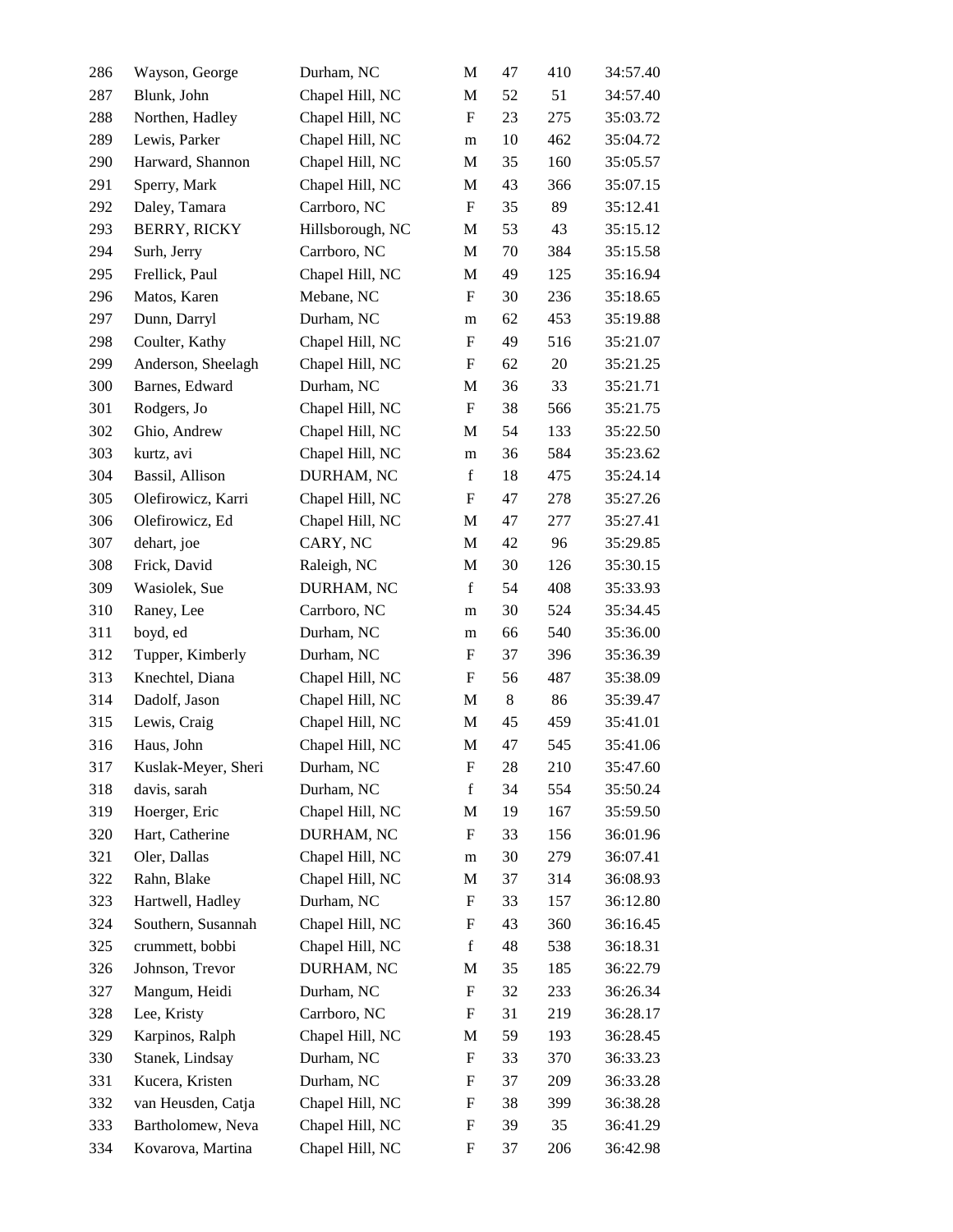| 335 | Allen, Andy          | <b>GRAHAM, NC</b> | M                         | 21 | 15  | 36:43.28 |
|-----|----------------------|-------------------|---------------------------|----|-----|----------|
| 336 | Witherow, Amy        | Durham, NC        | $\mathbf F$               | 33 | 424 | 36:45.48 |
| 337 | Shohfi, Dawn         | Chapel Hill, NC   | $\boldsymbol{\mathrm{F}}$ | 40 | 347 | 36:49.54 |
| 338 | Murray, Katy         | Chapel Hill, NC   | $\boldsymbol{\mathrm{F}}$ | 18 | 523 | 36:52.82 |
| 339 | Baldwin, Rosecrans   | Chapel Hill, NC   | M                         | 32 | 30  | 36:53.70 |
| 340 | Molyet, Cathereine   | Chapel Hill, NC   | $\boldsymbol{\mathrm{F}}$ | 28 | 253 | 36:53.83 |
| 341 | Gillaspy, Kathi      | Raleigh, NC       | F                         | 39 | 137 | 36:56.24 |
| 342 | laDue, kenneth       | Apex, NC          | m                         | 35 | 541 | 36:57.28 |
| 343 | weaver, suzanne      | Raleigh, NC       | $\mathbf f$               | 27 | 563 | 36:59.76 |
| 344 | Kelchner, David      | Chapel Hill, NC   | M                         | 55 | 194 | 37:00.83 |
| 345 | Haase, Julian        | Carrboro, NC      | $\mathbf M$               | 28 | 147 | 37:03.12 |
| 346 | Dillon, Ben          | Raleigh, NC       | M                         | 59 | 100 | 37:03.56 |
| 347 | Grant, Garland       | Durham, NC        | M                         | 38 | 520 | 37:05.31 |
| 348 | Farrakhan, Abdul     | Durham, NC        | m                         | 62 | 521 | 37:05.38 |
| 349 | paisner, sarah       | Chapel Hill, NC   | $\mathbf f$               | 36 | 567 | 37:08.28 |
| 350 | Noe, Lawrence        | Chapel Hill, NC   | M                         | 49 | 273 | 37:10.40 |
| 351 | Hileman, Charlie     | Carrboro, NC      | m                         | 44 | 443 | 37:11.27 |
| 352 | Runestad, Bret       | Durham, NC        | m                         | 29 | 509 | 37:12.23 |
| 353 | Galloway, Beth       | Chapel Hill, NC   | F                         | 34 | 131 | 37:12.37 |
| 354 | Galloway, Tommy      | Chapel Hill, NC   | M                         | 39 | 132 | 37:12.93 |
| 355 | Kleinhammes, Alfred  | Chapel Hill, NC   | M                         | 58 | 447 | 37:13.14 |
| 356 | Kohrman, Eliza       | Mebane, NC        | F                         | 15 | 203 | 37:13.47 |
| 357 | Morgan, Karie        | Carrboro, NC      | F                         | 33 | 257 | 37:13.77 |
| 358 | Skrzynia, Cecile     | Chapel Hill, NC   | $\boldsymbol{\mathrm{F}}$ | 61 | 351 | 37:15.21 |
| 359 | Lawrence, Susan      | Chapel Hill, NC   | $\boldsymbol{\mathrm{F}}$ | 47 | 215 | 37:16.46 |
| 360 | Yeowell, Heather     | Chapel Hill, NC   | $\boldsymbol{\mathrm{F}}$ | 69 | 436 | 37:21.20 |
| 361 | collier, john        | <b>GRAHAM, NC</b> | m                         | 53 | 539 | 37:24.17 |
| 362 | Noe, Jeanne          | Chapel Hill, NC   | F                         | 49 | 272 | 37:26.25 |
| 363 | Bloom, Kerry         | Chapel Hill, NC   | M                         | 55 | 49  | 37:26.53 |
| 364 | Boone, Joan          | Efland, NC        | $\boldsymbol{\mathrm{F}}$ | 56 | 55  | 37:27.86 |
| 365 | Lai, Bien            | Chapel Hill, NC   | $\boldsymbol{\mathrm{F}}$ | 27 | 211 | 37:29.65 |
| 366 | O'Neil, Elaine       | Chapel Hill, NC   | F                         | 46 | 439 | 37:30.18 |
| 367 | White, Erin          | Raleigh, NC       | M                         | 36 | 416 | 37:32.25 |
| 368 | Ivins, Sally         | Carrboro, NC      | F                         | 53 | 181 | 37:35.07 |
| 369 | Feely, Ashleigh      | Mech, VA          | F                         | 27 | 116 | 37:37.21 |
| 370 | Alexander, Peggy     | Durham, NC        | $\mathbf f$               | 60 | 13  | 37:42.23 |
| 371 | Rosen, Norm          | Chapel Hill, NC   | m                         | 55 | 444 | 37:52.40 |
| 372 | O'Loughlin, Kathleen | Chapel Hill, NC   | $\boldsymbol{\mathrm{F}}$ | 49 | 276 | 37:55.28 |
| 373 | Errett, Russell      | Pittsboro, NC     | M                         | 43 | 111 | 37:56.26 |
| 374 | Chilukuri, Mohan     | Chapel Hill, NC   | m                         | 52 | 527 | 37:56.37 |
| 375 | Peterson, Daniel     | Chapel Hill, NC   | M                         | 24 | 298 | 38:03.34 |
| 376 | Flournoy, Wayne      | Chapel Hill, NC   | M                         | 50 | 122 | 38:04.20 |
| 377 | Duncan, Catherine    | Chapel Hill, NC   | $\mathbf f$               | 44 | 340 | 38:05.13 |
| 378 | Vaughn, Elizabeth    | Carrboro, NC      | F                         | 37 | 402 | 38:05.26 |
| 379 | Latour, Anne         | Cary, NC          | F                         | 47 | 214 | 38:05.28 |
| 380 | McConnell, Jeff      | Chapel Hill, NC   | M                         | 35 | 240 | 38:07.62 |
| 381 | Sammon, Aileen       | Chapel Hill, NC   | F                         | 20 | 334 | 38:10.16 |
| 382 | Sammon, Laurence     | Chapel Hill, NC   | M                         | 53 | 335 | 38:10.36 |
| 383 | Watson, Lea          | Chapel Hill, NC   | $\mathbf f$               | 45 | 409 | 38:15.87 |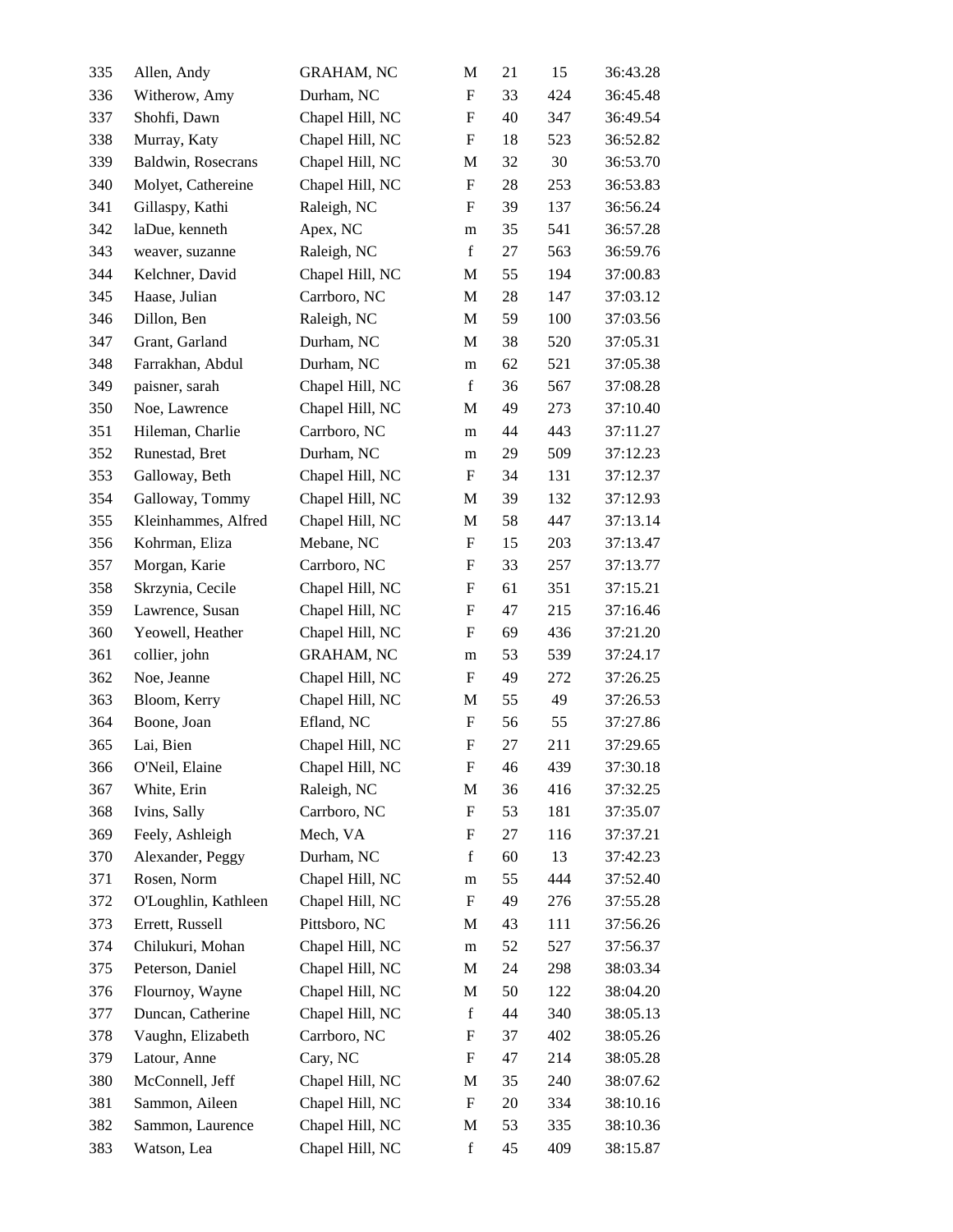| 384 | Lewis, Carmen        | Chapel Hill, NC   | $\mathbf f$               | 48 | 223 | 38:17.87 |
|-----|----------------------|-------------------|---------------------------|----|-----|----------|
| 385 | Cooper, Jill         | Carrboro, NC      | $\mathbf F$               | 29 | 507 | 38:17.87 |
| 386 | Seiz, George         | Durham, NC        | M                         | 58 | 345 | 38:17.94 |
| 387 | Williams, Melissa    | DURHAM, NC        | $\boldsymbol{\mathrm{F}}$ | 40 | 422 | 38:18.87 |
| 388 | Austin, Koren        | Raleigh, NC       | F                         | 35 | 26  | 38:23.67 |
| 389 | Towe, Elizabeth      | Carrboro, NC      | $\boldsymbol{\mathrm{F}}$ | 42 | 392 | 38:26.30 |
| 390 | Austin, Chad         | Raleigh, NC       | M                         | 35 | 25  | 38:33.38 |
| 391 | Goss, Karen          | Chapel Hill, NC   | $\boldsymbol{\mathrm{F}}$ | 45 | 142 | 38:37.69 |
| 392 | Hanson-Baldauf, Dana | Chapel Hill, NC   | F                         | 39 | 153 | 38:39.94 |
| 393 | Edwards, Rebecca     | Durham, NC        | F                         | 27 | 107 | 38:40.10 |
| 394 | Adams, Hannah        | Chapel Hill, NC   | $\boldsymbol{\mathrm{F}}$ | 49 | 10  | 38:40.38 |
| 395 | Soll, Renuka         | Chapel Hill, NC   | M                         | 41 | 357 | 38:44.23 |
| 396 | Schaller, Ronald     | Carrboro, NC      | M                         | 50 | 479 | 38:44.34 |
| 397 | Tantum, Stacy        | Durham, NC        | $\boldsymbol{\mathrm{F}}$ | 36 | 386 | 38:47.05 |
| 398 | Craven, Wendy        | DURHAM, NC        | F                         | 47 | 83  | 38:49.73 |
| 399 | Leininger, Aaron     | <b>GRAHAM, NC</b> | m                         | 30 | 450 | 39:00.73 |
| 400 | Kassler, Laura       | Carrboro, NC      | $\mathbf f$               | 28 | 449 | 39:02.56 |
| 401 | Robertson, Corrie    | DURHAM, NC        | F                         | 29 | 326 | 39:03.21 |
| 402 | Board, John          | Chapel Hill, NC   | M                         | 49 | 52  | 39:09.60 |
| 403 | Dewitt, Toby         | DURHAM, NC        | m                         | 50 | 472 | 39:10.21 |
| 404 | Murray, Sharon       | Chapel Hill, NC   | $\mathbf f$               | 45 | 522 | 39:10.88 |
| 405 | Spade, Steve         | Carrboro, NC      | M                         | 59 | 361 | 39:13.48 |
| 406 | Quackenbush, Leslie  | Durham, NC        | F                         | 26 | 311 | 39:17.62 |
| 407 | Corey, Denise        | Carrboro, NC      | F                         | 53 | 480 | 39:20.81 |
| 408 | tuttle, amanda       | Durham, NC        | $\mathbf f$               | 25 | 588 | 39:22.01 |
| 409 | Bedford, James       | Chapel Hill, NC   | M                         | 23 | 40  | 39:23.02 |
| 410 | St. Clair, Myra      | Raleigh, NC       | F                         | 27 | 369 | 39:23.41 |
| 411 | Owens, Jonathan      | Chapel Hill, NC   | M                         | 33 | 287 | 39:24.39 |
| 412 | Wheless, Stephen     | Chapel Hill, NC   | M                         | 25 | 414 | 39:24.52 |
| 413 | Ashe, Jennifer       | Durham, NC        | $\boldsymbol{F}$          | 35 | 22  | 39:25.08 |
| 414 | Morr, Megan          | Durham, NC        | F                         | 30 | 258 | 39:29.14 |
| 415 | Woods, Rachel        | Holly Springs, NC | F                         | 31 | 427 | 39:33.48 |
| 416 | Perrow, Lori         | RALEIGH, NC       | F                         | 37 | 293 | 39:33.49 |
| 417 | Powell, Jeffrey      | Chapel Hill, NC   | m                         | 31 | 508 | 39:37.32 |
| 418 | Moore, Annalee       | Chapel Hill, NC   | F                         | 32 | 254 | 39:38.40 |
| 419 | Rigsbee, Carol       | Chapel Hill, NC   | F                         | 50 | 324 | 39:38.99 |
| 420 | Howell, John         | Chapel Hill, NC   | $\mathbf M$               | 55 | 495 | 39:40.46 |
| 421 | Streck, Erika        | Durham, NC        | $\boldsymbol{\mathrm{F}}$ | 29 | 377 | 39:44.07 |
| 422 | Peterson, Cammie     | Chapel Hill, NC   | M                         | 24 | 297 | 39:48.42 |
| 423 | burkhardt, sarah     | Unknown, NA       | $\mathbf f$               | 23 | 555 | 39:51.34 |
| 424 | Haney, Richard       | Chapel Hill, NC   | M                         | 56 | 152 | 39:51.69 |
| 425 | Beetham, Jodi        | Chapel Hill, NC   | F                         | 42 | 41  | 39:53.03 |
| 426 | Epling, Carol        | Chapel Hill, NC   | $\mathbf f$               | 46 | 110 | 39:53.44 |
| 427 | Cupitt, Howard       | DURHAM, NC        | M                         | 67 | 570 | 39:53.64 |
| 428 | Stafford, Renae      | Carrboro, NC      | F                         | 51 | 597 | 39:53.68 |
| 429 | Duronio, Sue         | Chapel Hill, NC   | $\mathbf f$               | 44 | 104 | 39:55.85 |
| 430 | Lane, Nancy          | Chapel Hill, NC   | F                         | 58 | 212 | 39:58.70 |
| 431 | Taylor, Will         | Efland, NC        | m                         | 34 | 468 | 40:00.02 |
| 432 | Roggenbuck, Sharon   | Hillsborough, NC  | F                         | 70 | 327 | 40:01.27 |
|     |                      |                   |                           |    |     |          |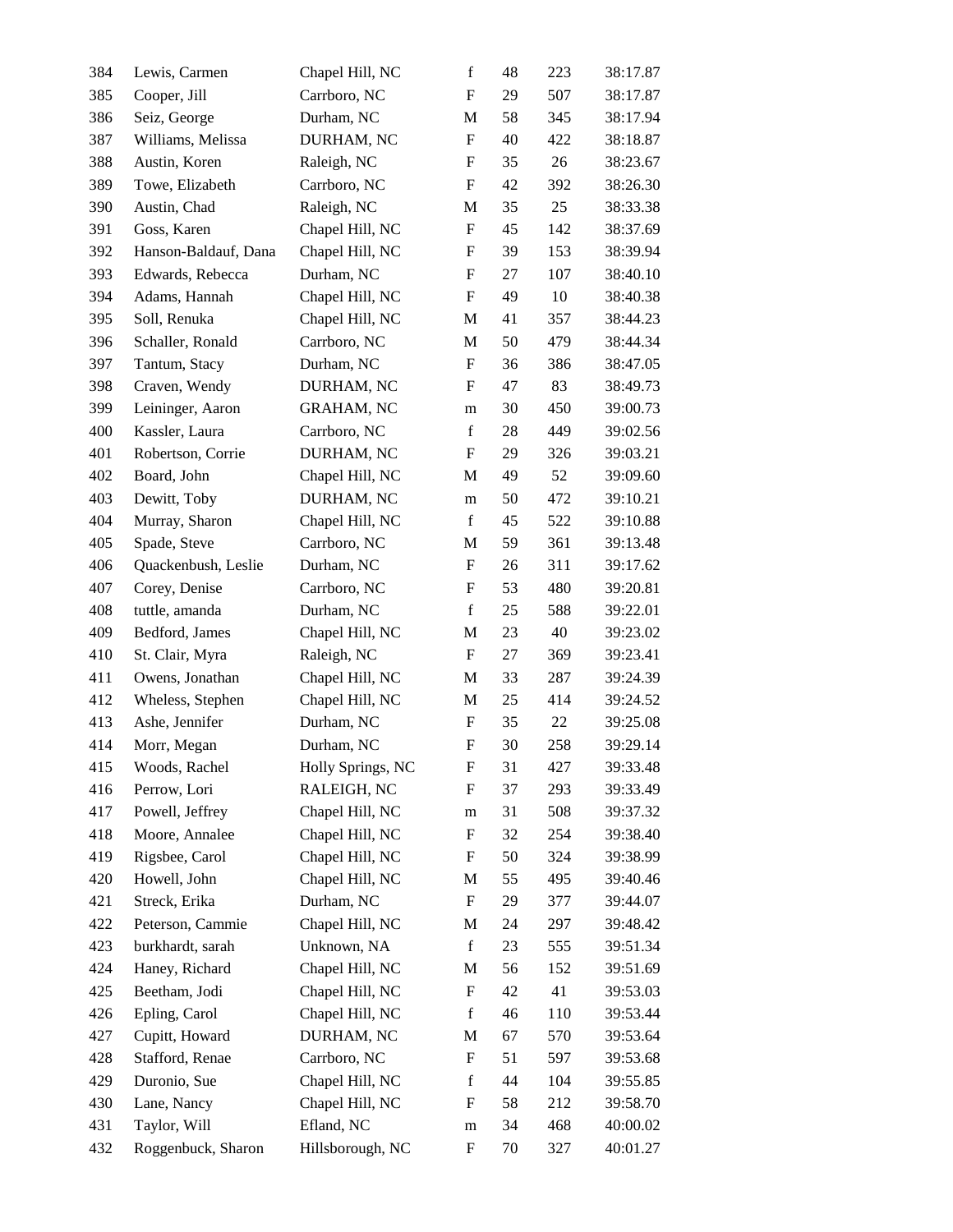| 433 | castro, cesar                             | Burlington, NC        | m                         | 26               | 599 | 40:03.73 |
|-----|-------------------------------------------|-----------------------|---------------------------|------------------|-----|----------|
| 434 | Furberg, Robert                           | Chapel Hill, NC       | M                         | 33               | 129 | 40:07.51 |
| 435 | McGibbon, Lynne                           | Carrboro, NC          | $\boldsymbol{\mathrm{F}}$ | 42               | 243 | 40:11.41 |
| 436 | bell, gerald                              | Chapel Hill, NC       | m                         | 71               | 562 | 40:14.18 |
| 437 | Unknown, Unknown                          | Unknown, NA           | ${\bf U}$                 | $\boldsymbol{0}$ | 48  | 40:17.98 |
| 438 | Bryant, Shamecca                          | <b>BURLINGTON, NC</b> | F                         | 26               | 60  | 40:18.33 |
| 439 | hansen, rachel                            | Chapel Hill, NC       | $\mathbf f$               | 26               | 577 | 40:23.33 |
| 440 | Peacock, Allison                          | Carrboro, NC          | F                         | 24               | 291 | 40:35.63 |
| 441 | Oleson, Alissa                            | Fuquay-Varina, NC     | F                         | 24               | 281 | 40:35.69 |
| 442 | Diaz, Laura                               | Philadelphia, PA      | F                         | 49               | 98  | 40:35.80 |
| 443 | Ross, Allison                             | Chapel Hill, NC       | F                         | 47               | 329 | 40:35.97 |
| 444 | Colburn, Kate                             | Carrboro, NC          | F                         | 52               | 74  | 40:37.58 |
| 445 | Witherspoon, Darice                       | Durham, NC            | $\boldsymbol{\mathrm{F}}$ | 36               | 425 | 40:41.59 |
| 446 | Robinson, Ryan                            | Durham, NC            | $\mathbf f$               | 29               | 510 | 40:43.76 |
| 447 | DODSON, ANDY                              | Chapel Hill, NC       | M                         | 29               | 102 | 40:52.24 |
| 448 | Cupitt, Julia                             | DURHAM, NC            | $\boldsymbol{\mathrm{F}}$ | 61               | 569 | 40:55.85 |
| 449 | Trice, Ashley                             | Durham, NC            | F                         | 25               | 393 | 40:56.53 |
| 450 | Howell, Anita                             | Chapel Hill, NC       | F                         | 54               | 494 | 40:57.22 |
| 451 | jones, michele                            | Carrboro, NC          | $\mathbf f$               | 30               | 537 | 40:58.22 |
| 452 | Frick, Mary                               | Raleigh, NC           | F                         | 27               | 127 | 41:04.40 |
| 453 | kern, terry                               | Chapel Hill, NC       | $\mathbf f$               | 41               | 198 | 41:04.53 |
| 454 | Lee, Cindy                                | Chapel Hill, NC       | $\mathbf f$               | 35               | 217 | 41:05.89 |
| 455 | Barwick, Karen                            | Chapel Hill, NC       | F                         | 48               | 36  | 41:08.04 |
| 456 | Ashe, Michael                             | Durham, NC            | M                         | 63               | 23  | 41:18.18 |
| 457 | Sullivan, Shawn                           | Chapel Hill, NC       | M                         | 38               | 382 | 41:20.88 |
| 458 | Schudel, Vickie                           | Durham, NC            | F                         | 34               | 343 | 41:22.07 |
| 459 | Roberge, Nicole                           | DURHAM, NC            | F                         | 33               | 325 | 41:23.07 |
| 460 | Lewis, Erica                              | Chapel Hill, NC       | F                         | 45               | 460 | 41:25.07 |
| 461 | kralic, jason                             | Hillsborough, NC      | m                         | 34               | 585 | 41:28.07 |
| 462 | kralic, alexis                            | Hillsborough, NC      | $\mathbf f$               | 32               | 586 | 41:28.10 |
| 463 | Bassil, Kathy                             | DURHAM, NC            | $\mathbf f$               | 44               | 474 | 41:29.90 |
| 464 | Nicoll, Kimberly                          | Chapel Hill, NC       | F                         | 44               | 271 | 41:30.97 |
| 465 | salinas, anandi                           | Durham, NC            | $\mathbf f$               | 26               | 591 | 41:31.88 |
| 466 | Haus, Lisa                                | Chapel Hill, NC       | F                         | 48               | 547 | 41:31.90 |
| 467 | Wertley-Rotenberry, Julia Chapel Hill, NC |                       | F                         | 38               | 413 | 41:32.33 |
| 468 | Whynman, Teri                             | Durham, NC            | F                         | 43               | 418 | 41:32.58 |
| 469 | Ferguson, Michelle                        | Chapel Hill, NC       | F                         | 32               | 117 | 41:37.84 |
| 470 | Burzio, Allison                           | Durham, NC            | $\boldsymbol{F}$          | 30               | 62  | 41:39.94 |
| 471 | Katz, Jerry                               | Chapel Hill, NC       | M                         | 57               | 493 | 41:40.09 |
| 472 | Mineer, Joyce                             | Bear Creek, NC        | F                         | 43               | 252 | 41:44.51 |
| 473 | Diehl, Megan                              | Chapel Hill, NC       | F                         | 26               | 99  | 41:47.19 |
| 474 | williams, leslie                          | Chapel Hill, NC       | F                         | 39               | 421 | 41:51.35 |
| 475 | King, Kathryn                             | Durham, NC            | F                         | 30               | 200 | 41:54.41 |
| 476 | Alzuru, Carolina                          | Chapel Hill, NC       | F                         | 24               | 18  | 41:55.59 |
| 477 | Jensen, Elizabeth                         | Chapel Hill, NC       | f                         | 34               | 501 | 41:57.90 |
| 478 | Schneider, Eric                           | Pittsboro, NC         | m                         | 45               | 341 | 41:58.01 |
| 479 | Rhoades, Mark                             | Hillsborough, NC      | M                         | 40               | 318 | 42:03.93 |
| 480 | Gamble, James                             | Hillsborough, NC      | M                         | 22               | 582 | 42:04.12 |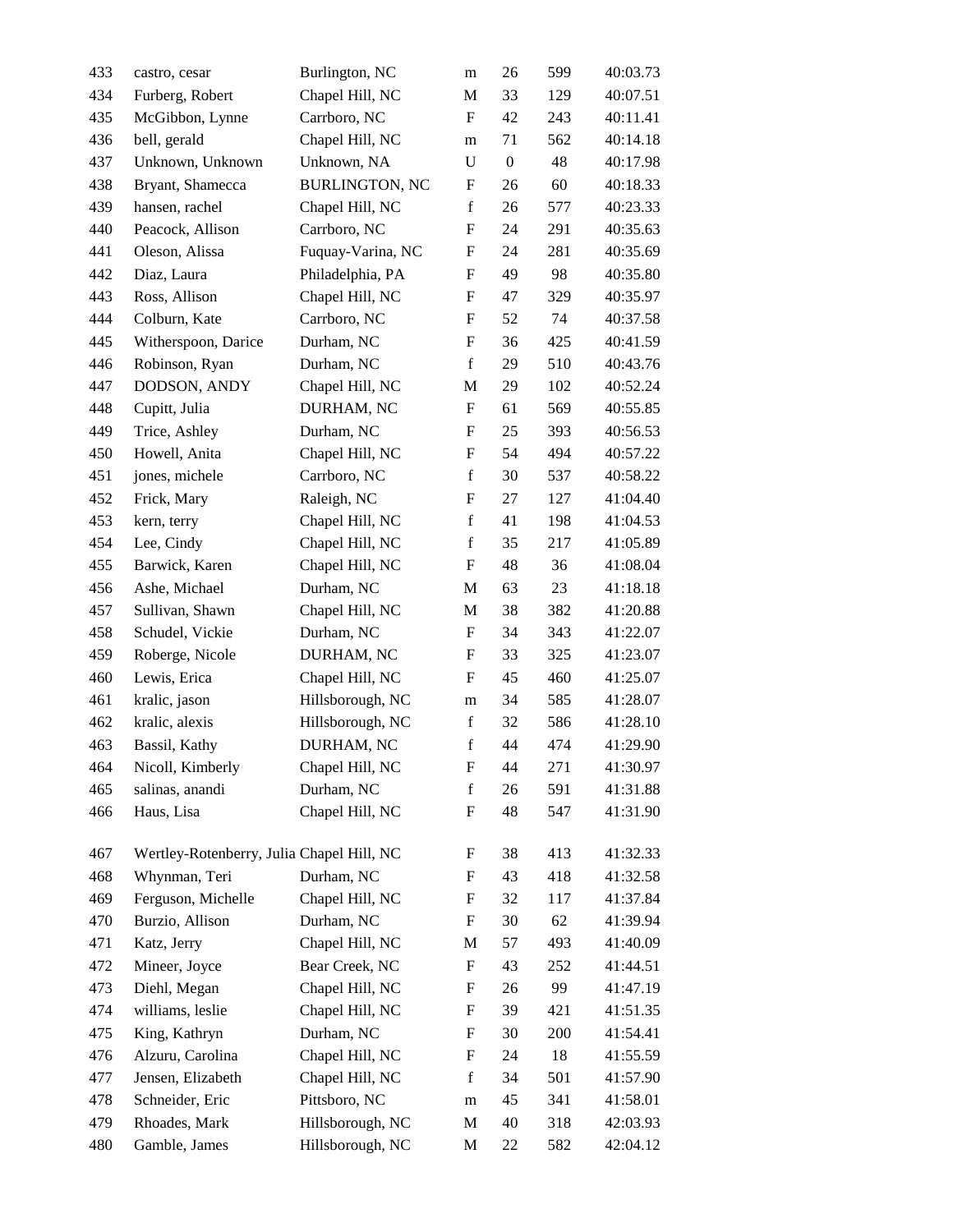| 481 | Moser, Robin          | Chapel Hill, NC | F                         | 55      | 261 | 42:05.38 |
|-----|-----------------------|-----------------|---------------------------|---------|-----|----------|
| 482 | TAYLOR, LISA          | Efland, NC      | F                         | 34      | 469 | 42:10.25 |
| 483 | Owens, Anna Kate      | Chapel Hill, NC | F                         | 32      | 286 | 42:12.35 |
| 484 | Powers, Bill          | Chapel Hill, NC | M                         | 74      | 307 | 42:14.20 |
| 485 | Bukoski, Heidi        | Chapel Hill, NC | $\boldsymbol{F}$          | 46      | 61  | 42:15.39 |
| 486 | Thomas, Brandon       | Carrboro, NC    | M                         | 32      | 390 | 42:16.18 |
| 487 | Wilbourn, Makeba      | Durham, NC      | F                         | 36      | 419 | 42:17.47 |
| 488 | Flowers, Natalie      | Durham, NC      | F                         | 26      | 123 | 42:33.65 |
| 489 | Frye, Jenn            | Chapel Hill, NC | F                         | 28      | 128 | 42:36.92 |
| 490 | Stevenson, Eleanor    | Chapel Hill, NC | $\mathbf F$               | 35      | 373 | 42:38.60 |
| 491 | Taub, Mary            | Chapel Hill, NC | $\boldsymbol{\mathrm{F}}$ | 39      | 388 | 42:43.79 |
| 492 | Sullivan, Melanie     | Chapel Hill, NC | F                         | 37      | 381 | 42:55.10 |
| 493 | nijayatunge, ranjula  | DURHAM, NC      | $\mathbf f$               | 32      | 532 | 42:55.73 |
| 494 | Sousa, Sara           | Durham, NC      | F                         | 38      | 359 | 42:56.52 |
| 495 | Roulhac, Petra        | DURHAM, NC      | $\mathbf F$               | 28      | 331 | 42:57.73 |
| 496 | Sousa, Greg           | Durham, NC      | M                         | 40      | 358 | 42:58.89 |
| 497 | Perry, Rebekah        | Chapel Hill, NC | F                         | 28      | 295 | 42:59.00 |
| 498 | Perry, Forrest        | Chapel Hill, NC | M                         | 31      | 294 | 42:59.55 |
| 499 | Brewster, Wendy       | Chapel Hill, NC | M                         | 43      | 58  | 43:11.88 |
| 500 | Michaels, Paula       | Chapel Hill, NC | F                         | 43      | 249 | 43:15.00 |
| 501 | Bearman, Noa          | Chapel Hill, NC | $\mathbf f$               | $\,8\,$ | 513 | 43:17.47 |
| 502 | Bearman, Rachel       | Chapel Hill, NC | F                         | 38      | 514 | 43:17.59 |
| 503 | wolf, susan           | Chapel Hill, NC | $\mathbf f$               | 56      | 575 | 43:19.84 |
| 504 | Stoneman, Chris       | Chapel Hill, NC | M                         | 46      | 374 | 43:24.46 |
| 505 | cowhig, stacie        | Durham, NC      | F                         | 31      | 81  | 43:31.35 |
| 506 | Quiambao, Larredo     | Durham, NC      | m                         | 40      | 432 | 43:31.37 |
| 507 | Kruel, Kay            | Durham, NC      | F                         | 48      | 208 | 43:31.51 |
| 508 | Pesetski, Christine   | Durham, NC      | F                         | 34      | 296 | 43:43.68 |
| 509 | Hackett, Scott        | Durham, NC      | M                         | 38      | 148 | 43:45.95 |
| 510 | Dadolf, Josh          | Chapel Hill, NC | M                         | 40      | 87  | 43:46.82 |
| 511 | de Graffenreid, Ellen | Carrboro, NC    | $\boldsymbol{\mathrm{F}}$ | 39      | 95  | 43:49.39 |
| 512 | Tanzer, Danielle      | Durham, NC      | F                         | 42      | 387 | 43:51.46 |
| 513 | Bohager, Dawnya       | Saxapahaw, NC   | F                         | 31      | 54  | 44:15.29 |
| 514 | Davis, Janet          | Greenville, NC  | F                         | 54      | 91  | 44:22.61 |
| 515 | Wayson, Jennifer      | Durham, NC      | $\mathbf F$               | 43      | 411 | 44:25.79 |
| 516 | Pardington, Joseph    | Chapel Hill, NC | M                         | 45      | 289 | 44:31.21 |
| 517 | Livingston, John      | Raleigh, NC     | M                         | 29      | 225 | 44:40.22 |
| 518 | Powell, Jaime         | Carrboro, NC    | F                         | 31      | 305 | 44:50.06 |
| 519 | schoeffer, stephanie  | Unknown, NA     | $\mathbf f$               | 25      | 581 | 44:51.38 |
| 520 | Schaeffer, Kathy      | Durham, NC      | F                         | 31      | 338 | 44:53.09 |
| 521 | Quick, Nicholas       | DURHAM, NC      | M                         | 32      | 312 | 44:55.58 |
| 522 | Brenman, Julie        | Chapel Hill, NC | F                         | 39      | 491 | 45:12.24 |
| 523 | Block, Tamara         | Durham, NC      | F                         | 30      | 499 | 45:22.57 |
| 524 | Glen, Allyson         | Durham, NC      | F                         | 21      | 139 | 45:22.75 |
| 525 | Langer, Lee           | Chapel Hill, NC | M                         | 27      | 213 | 45:31.42 |
| 526 | Benton, Holly         | Chapel Hill, NC | $\mathbf f$               | 41      | 477 | 45:56.75 |
| 527 | Morelli, Kaitlin      | Chapel Hill, NC | F                         | 22      | 256 | 46:01.28 |
| 528 | Morelli, David        | Chapel Hill, NC | M                         | 52      | 255 | 46:01.62 |
| 529 | Locklear, Jennifer    | Roxboro, NC     | F                         | 40      | 227 | 46:15.94 |
|     |                       |                 |                           |         |     |          |